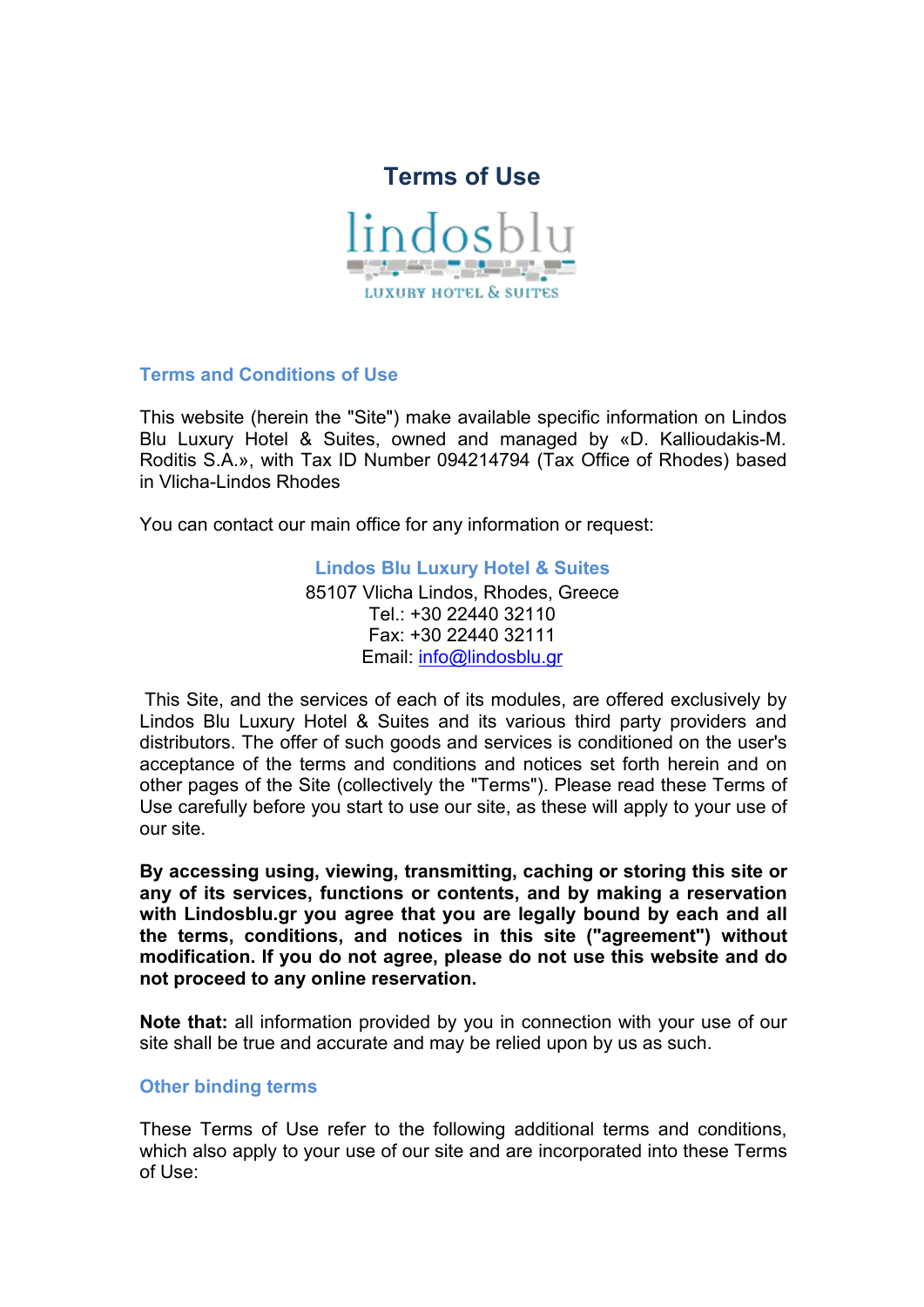Our [Privacy](https://lindosblu.gr/privacy-notice.pdf) and [Cookie](https://lindosblu.gr/cookie-policy.pdf) Policy, which sets out the terms upon which we process and use any personal data we collect from you, or that you provide to us. By using our site, you consent to such processing and use.

# **Definitions**

1. The terms "Company", "lindosblu.gr", "website" or "we" means Lindos Blu Luxury Hotel & Suites.

2. The term "booking" means any type of agreement between you and the company including room reservation and/or any other services via our our website online booking platform, phone and email communications.

3. The term "you" or the "customer" means you as a the second party of the agreement, by the time you use this website, or make a booking.

#### **Use of Site.**

Our site is made available free of charge.

The services of this Site are available only to individuals who can form legally binding contracts under applicable law, and thus, are not available to minors. By using this Site, you represent that you are of sufficient legal age to use this Site and to create binding legal obligations for any liability you may incur as a result of the use of this Site. You also warrant that You are legally authorized to make the travel reservations and purchases for either yourself or for another person for whom you are authorized to act.

You may only use this Site to make legitimate reservations or purchases on behalf of yourself or others and shall not use this Site for any other purposes, including without limitation, to make any speculative, false or fraudulent reservations, or any reservation in anticipation of demand, or any reservation that is intended for resale.

This Site is to be used by you for your personal use only. Commercial uses of this Site are strictly prohibited unless prior written consent from Lindos Blu Hotel has been granted.

We do not guarantee that our site, or any content on it, will always be available or be uninterrupted. Access to our site is permitted on a temporary basis. We may suspend, withdraw, discontinue or change all or any part of our site without notice. We will not be liable to you if forany reason our site is unavailable at any time or for any period.

You are responsible for making all arrangements necessary for you to access our site. You are also responsible for ensuring that all persons who access our site through your internet connection are aware of these Terms of Use and that they comply with them.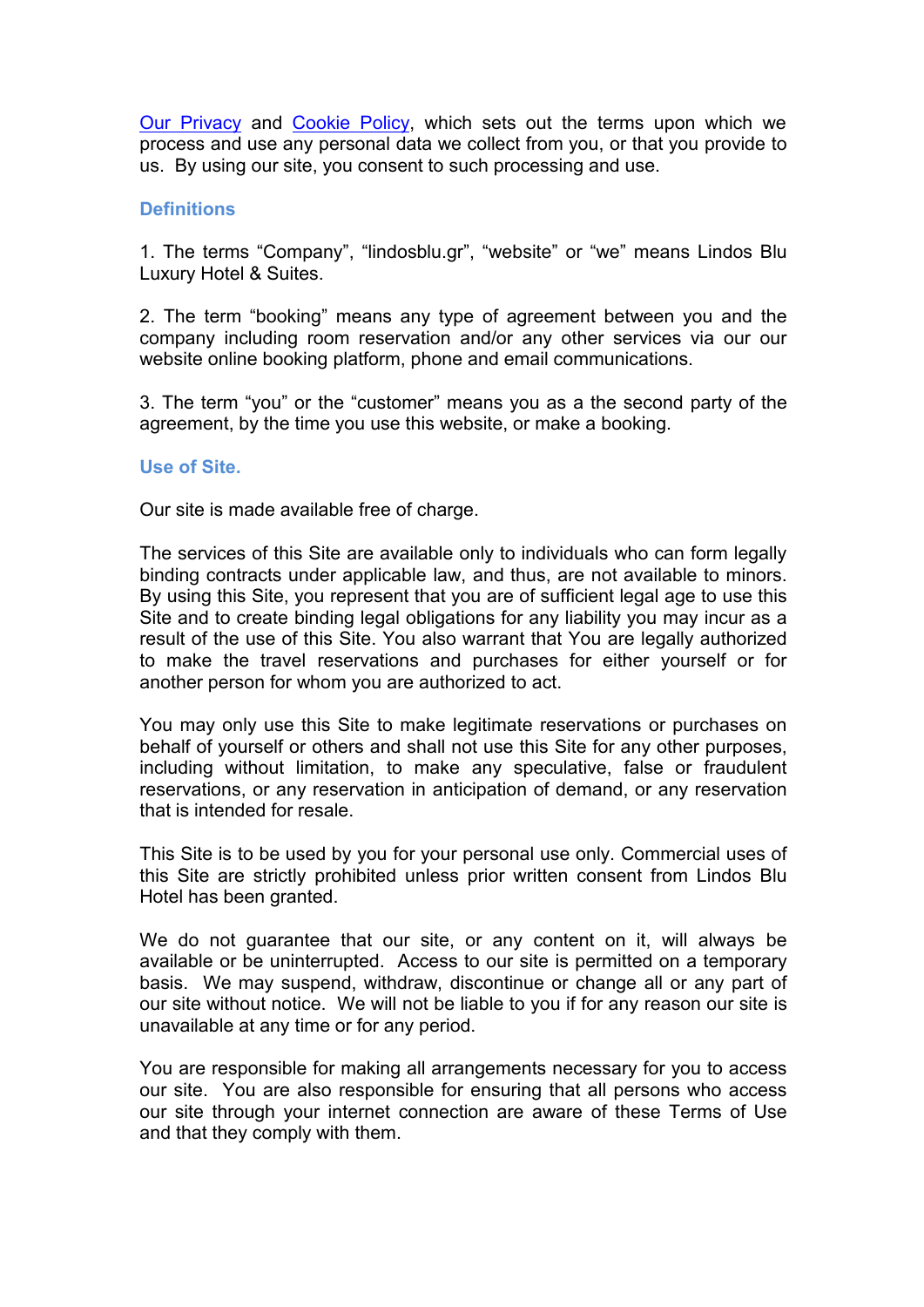You agree that you will not use this Site for chain letters, junk mail, "spamming", solicitations (commercial or non-commercial) or bulk communications of any kind including but not limited to distribution lists to any person who has not given specific permission to be included in such a list.

You agree that you will not through any means interfere or attempt to interfere with the proper functioning of the Site.

You agree not to use our site or transmit any information or communications to or through our site in a manner that violates any domestic, European or international law or is (or is intended to be) fraudulent or abusive. All information or communications transmitted to or through our site must not: contain any defamatory, libellous or obscene material, as determined by us; infringe upon the rights of any third party;

We and our affiliates may cancel or modify any transaction (or any part thereof) where it appears that you have engaged in fraudulent or inappropriate activity or where it appears that the transaction contains or resulted from a mistake or error.

If at any case, the booking request is completed through a direct contact form via this website or any other communication (telephone,email etc) the present terms and conditions and our Privacy Policy are also applicable.

## **Data Protection Policy**

Lindos Blu Hotel respects the privacy of Users of this Site. All the necessary information regarding your Personal Data is described in our Privacy & Cookie Policy. In addition to these Terms, you agree to the policies and notices specified at the following links, which are hereby incorporated into this Agreement:

1. The terms and conditions of Lindos Blu Hotel Privacy Policy can be found at the following link: <https://lindosblu.gr/privacy-notice.pdf>

2. The cookie policy for this website can be found at the following <https://lindosblu.gr/cookie-policy.pdf>

By reading these policies you will be fully informed about the processing of personal data Lindos Blu Hotel collects at this Site.

## **Intellectual Property Rights**

This Site contains and references trademarks, patents, trade secrets, technologies, products, processes or other proprietary rights of Lindos Blu Hotel and other parties. No license or right to or in any such trademarks, patents, trade secrets, technologies, products, processes and other proprietary rights of Lindos Blu Hotel and other parties is granted to or conferred upon you.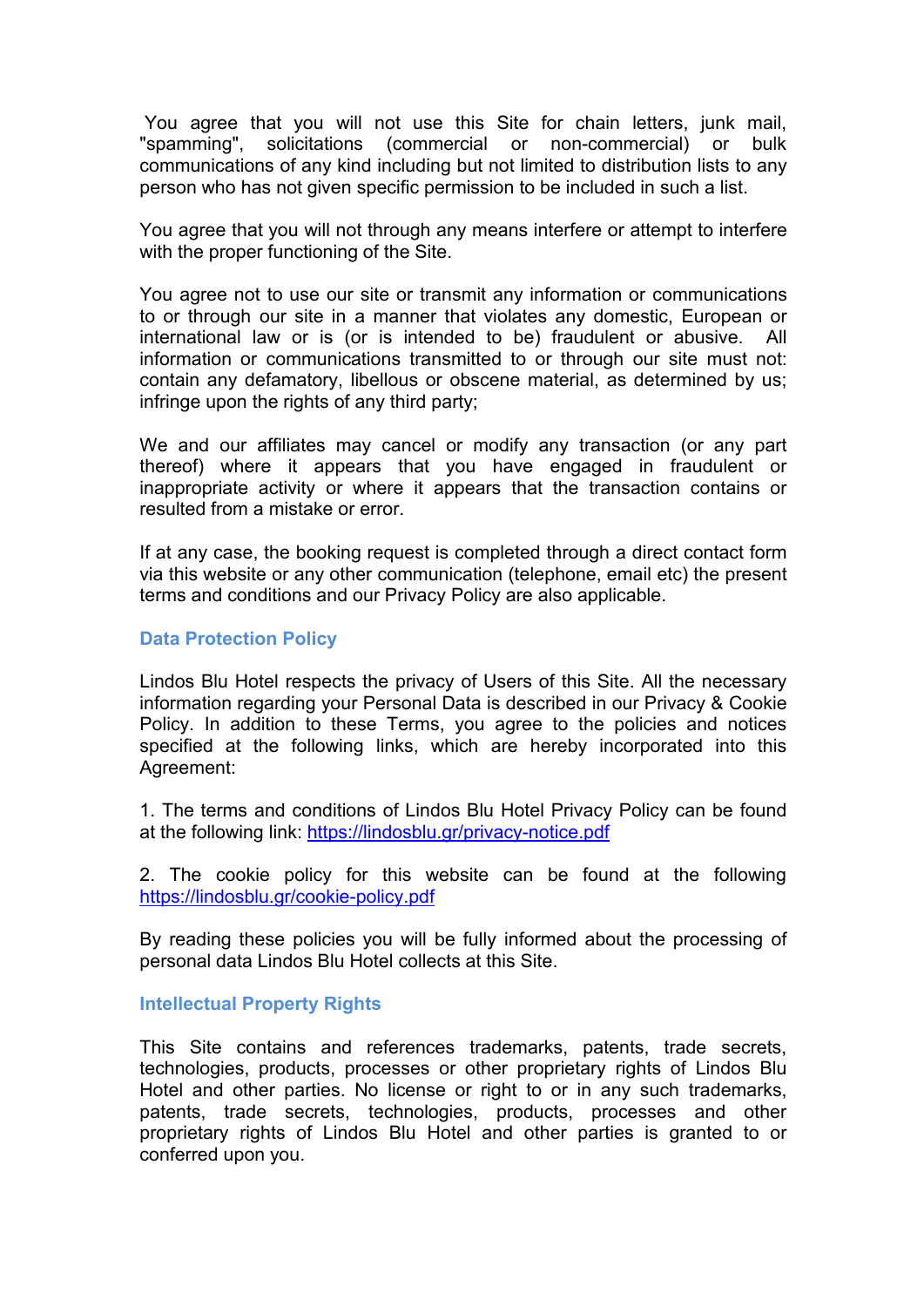No material from the Site may be reproduced, distributed, posted, displayed, uploaded or transmitted. The use of any material from the Site on any other internet, intranet, web or other site or computer environment is prohibited. You may not utilize framing techniques to frame any Lindos Blu Hotel trademarks, logos, or other proprietary information (including images and text). You may not use any meta tags or any other "hidden text" utilizing our name, trademarks or other proprietary information.

## **Trademarks**

The Trademarks and Terms are registered internationally and are protected under existing legislation (as defined in articles 121-196 of Law 4072/2012, as in force). The trademarks, logos and service marks and trade dress displayed on this Site (collectively, the "Trademarks") are registered Trademarks of Lindos Blu Hotel. Any reproduction or use of any of the contents of this Site without the express written consent of Lindos Blu Hotel is prohibited. Nothing contained on this Site should be construed as granting, by implication, estoppel, or otherwise, any license or right to use any of the Trademarks without the written permission of Lindos Blu Hotel, a subsidiary or affiliate thereof or such other party that may own the Trademarks.

# **Copyright**

This Site, including each of its modules, is the copyrighted property of Lindos Blu Hotel and its various third party providers and distributors. This Site and the content provided on this Site may not be copied, reproduced, republished, uploaded, posted, modified, transmitted or distributed without the written permission of Lindos Blu Hotel, except that you may download, display and print one copy of the materials presented on this Site on a single computer for your personal, non-commercial use only. Unauthorized use of this Site and the materials contained on this Site may violate applicable copyright, trademark or other intellectual property laws or other laws. You must retain all copyright and trademark notices, including any other proprietary notices, contained in the materials. The use of such materials on any other web site or in any environment of networked computers is strictly prohibited.

# **Reservation Policy**

### Pre-booking Services

The online Pre-booking services are for information purposes only, and their sole destination is to offer the user the possibility of checking the availability of a room in Lindos Blu Hotel.

### Online Booking Services

Our online Booking Services are powered by WebHotelier Technologies Limited, Mnasiadou Street number 9 (Dimokritos Building, Office 16), 1065 Nicosia, Cyprus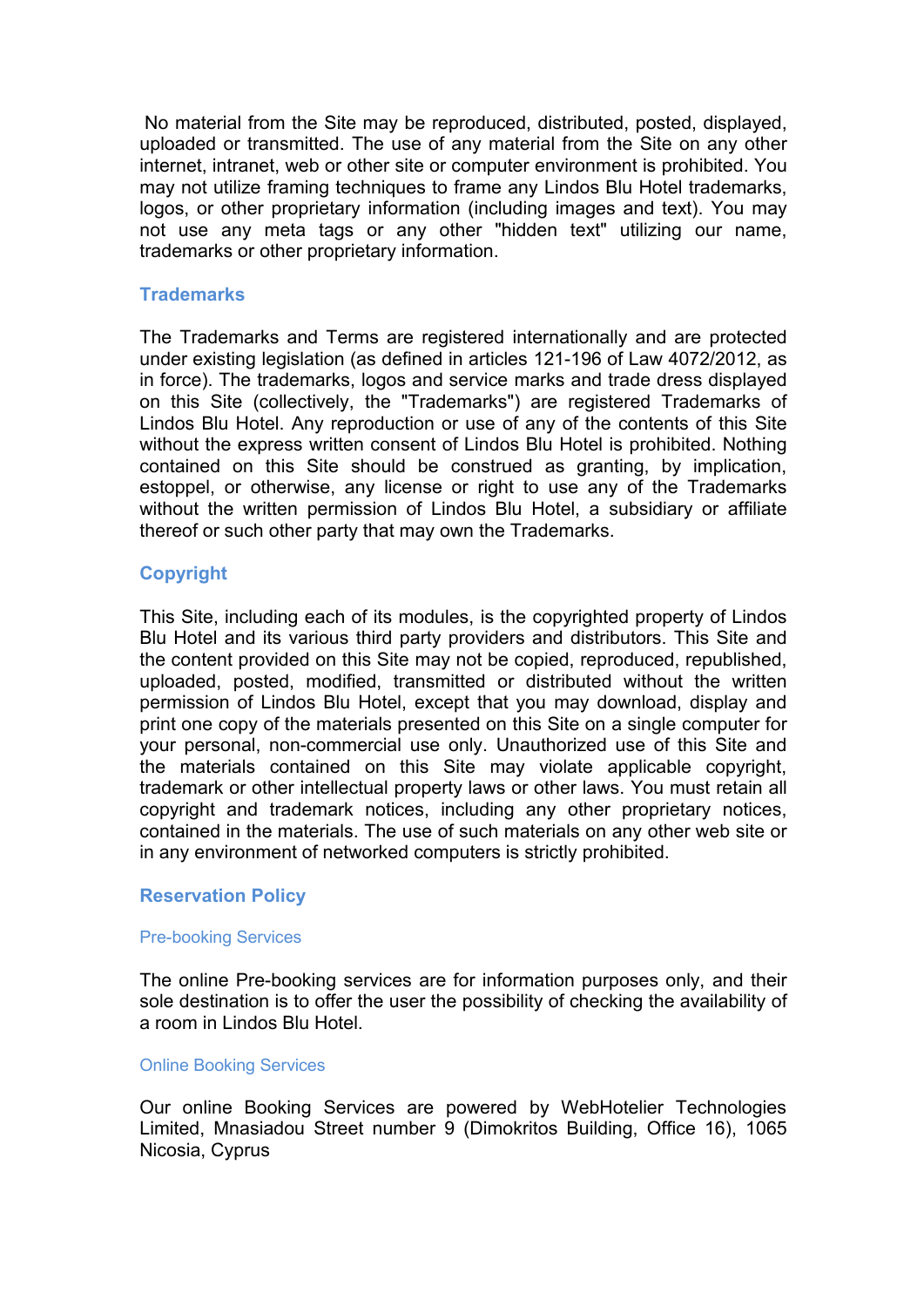The purpose of the Online Booking services is for the reservation of a room in Lindos Blu Hotel. The use of these services implies full and unconditional acceptance and validity of each and all the general terms and/or conditions – which are deemed to be automatically incorporated into the contract concluded with Lindos Blu Hotel, without the need for your written transcription in the same – included in the latest version of these general terms and/or conditions.

The prices displayed on the Website are an average per night per room until a rate is selected.Τhe prices may differ regarding the desired days, room type, number of visitors and package (breakfast, half board etc). Any meals, service or VAT and any city Tax (at the prevailing rate) are included only if specified. A minimum length of stay, deposit, cancellation charge and other conditions may apply to certain rates, as specified. Once a rate is selected on the Websites, the total amount for your requested stay shall be displayed on the reservation summary.

**Please Note:** New Overnight Tax of 4€ per room, per night, is applied by the Greek Government as of 01/01/2018 (Law 4389/2016 p.53). By law, guest pays the tax directly at the Hotel's Reception upon check out. The hotel reserves the right in the event of new taxes being imposed to introduce these in accordance with Greek law.

Procurement procedure and guarantee: At the time of booking or at check-in, we will take your credit/debit card details and you authorise the use of this card for any sums that become owing to us. In order to make a reservation, your credit card will only be charged a part of the total amount of your stay at time of booking. The remaining amount is due upon check-out, arrival at hotel. We shall also have the right to require full payment in advance at the time of booking in certain circumstances (special room rates or discounts etc) or if the Booking includes the supply of certain items or services.

No Booking shall be treated as confirmed until the details and/or payment/deposit described in this paragraph have been provided. The confirmation email you will receive serves as proof of your booking.

You can also book a room by contacting us via phone, email at [info@lindosblu.gr](mailto:info@lindosblu.gr?subject=Message%20from%20LindosBlu.gr) or at [reservations@lindosblu.gr](mailto:reservations@lindosblu.gr) or by filling in our [contact](https://lindosblu.gr/contact.php) form. In such cases, our terms and conditions as well as our privacy Notice shall apply. In cases of phone or email bookings, we will send you an authorization form with your credit card details and signature in order to charge a deposit or the total amount of your stay according to the room rate you selected. Upon check in we will charge the remaining amount of the total cost of your stay, using the same credit card or another card you may have. The name of the card holder and the name of the reservation reference should be the same. If you use a credit card that does not belong to you we reserve the right to reject any booking if we are not satisfied that the cardholder has given permission for the transaction.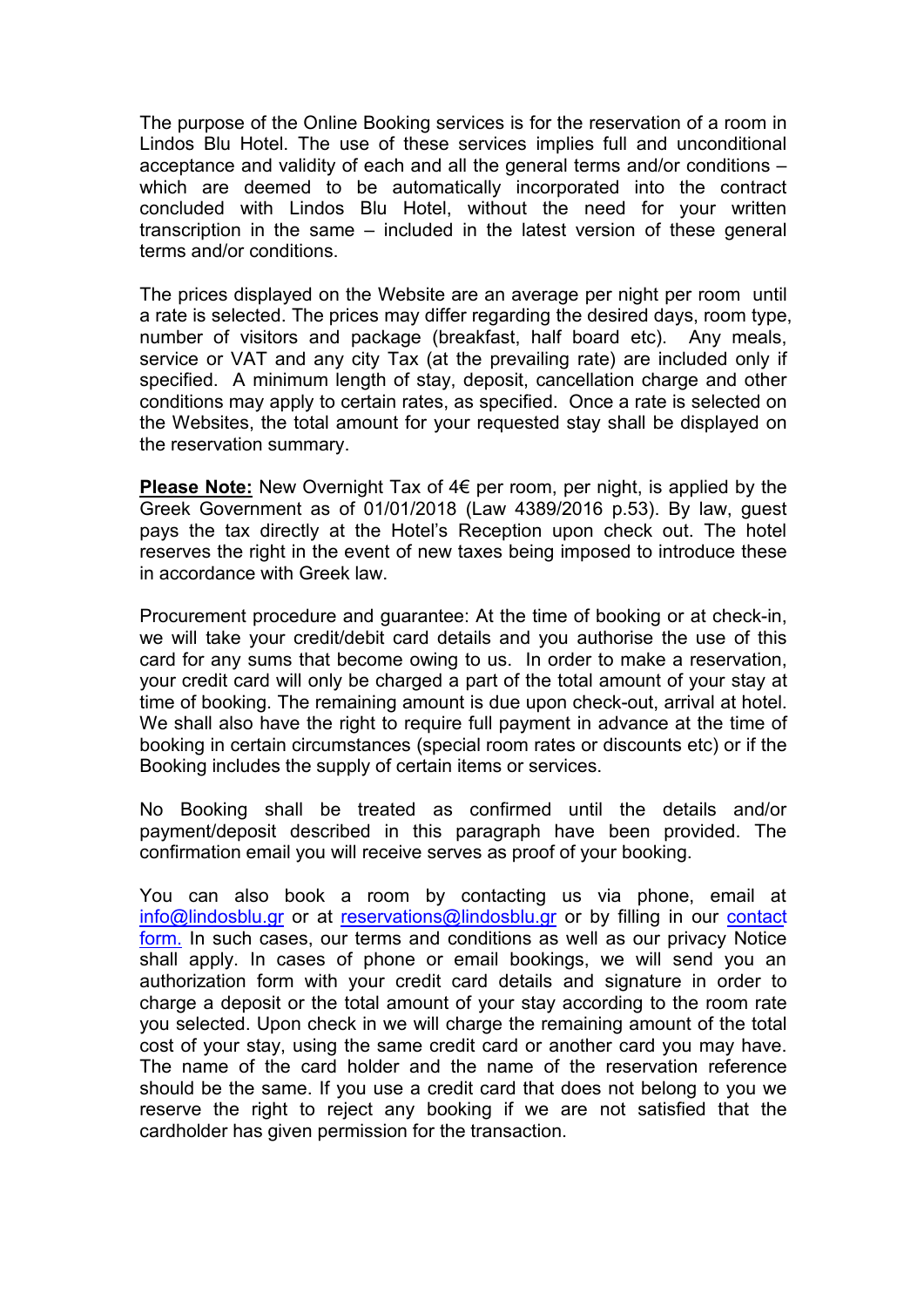# **IMPORTANT: We advise you to check the special payment and cancellation policy we apply in each booking category before you proceed with the booking.**

VAT will be payable at the prevailing rate applicable at the tax point of the invoice or Booking confirmation issued, and may change depending on the actual rate and the VAT treatment of the goods and services purchased at that date.

c. Termination of the contract or cancellation of the booking: The credit card is solely a means of guarantee. The cancellation policy varies according to the rate that is booked. **Please refer to the individual full rate descriptions given at booking**.

For rates marked as **"Fully Flexible"** - these bookings do not require a deposit. However, credit card guarantee is required to secure your reservation. The Hotel reserves the right to pre-authorize credit cards or charge the credit card with the amount of 50% of the total accommodation cost prior to arrival. If you like to modify or cancel this booking please check our Cancellation Penalty Policy below and contact our reservation department.

- For cancellations received up to 21 days prior to the date of arrival, there are no cancellations fees.
- For cancellations received within 21 days or less prior to the date of arrival, an amount of 50% of the total accommodation cost should be charged
- Early departure or no-show are fully charged

For rates marked as **"Promotional"** - Lindos Blu Hotel requires a 50% charge to your credit card of the total agreed price of the reservation at time of booking. The prepayment is non refundable in case of cancellation or non show. Early Departures are fully charged. However, booking modifications are allowed (arrival /departure dates or change of room type) upon communication with the hotels' reservation department ([reservations@lindosblu.gr\)](mailto:reservations@lindosblu.gr).

For rates marked as **"Half Board & Free Transfer"** - Lindos Blu Hotel requires a 50% charge to your credit card of the total agreed price of the reservation at time of booking.Lindos Blu Hotel offers a **complimentary free Transfer Roundtrip (port or airport)**. The deposit is refundable if cancelled latest 21 days prior to arrival. If cancelled later than 21 days, the 50% deposit will be kept as cancellation fee. Non show & Early Departures are fully charged.

When you reserve or purchase travel services through this Site, information that you have provided us about you is provided to the airline, car rental agency, hotel, travel package vendor or other involved third parties to fulfill your travel arrangements. There are also Airport transfer services: arrival and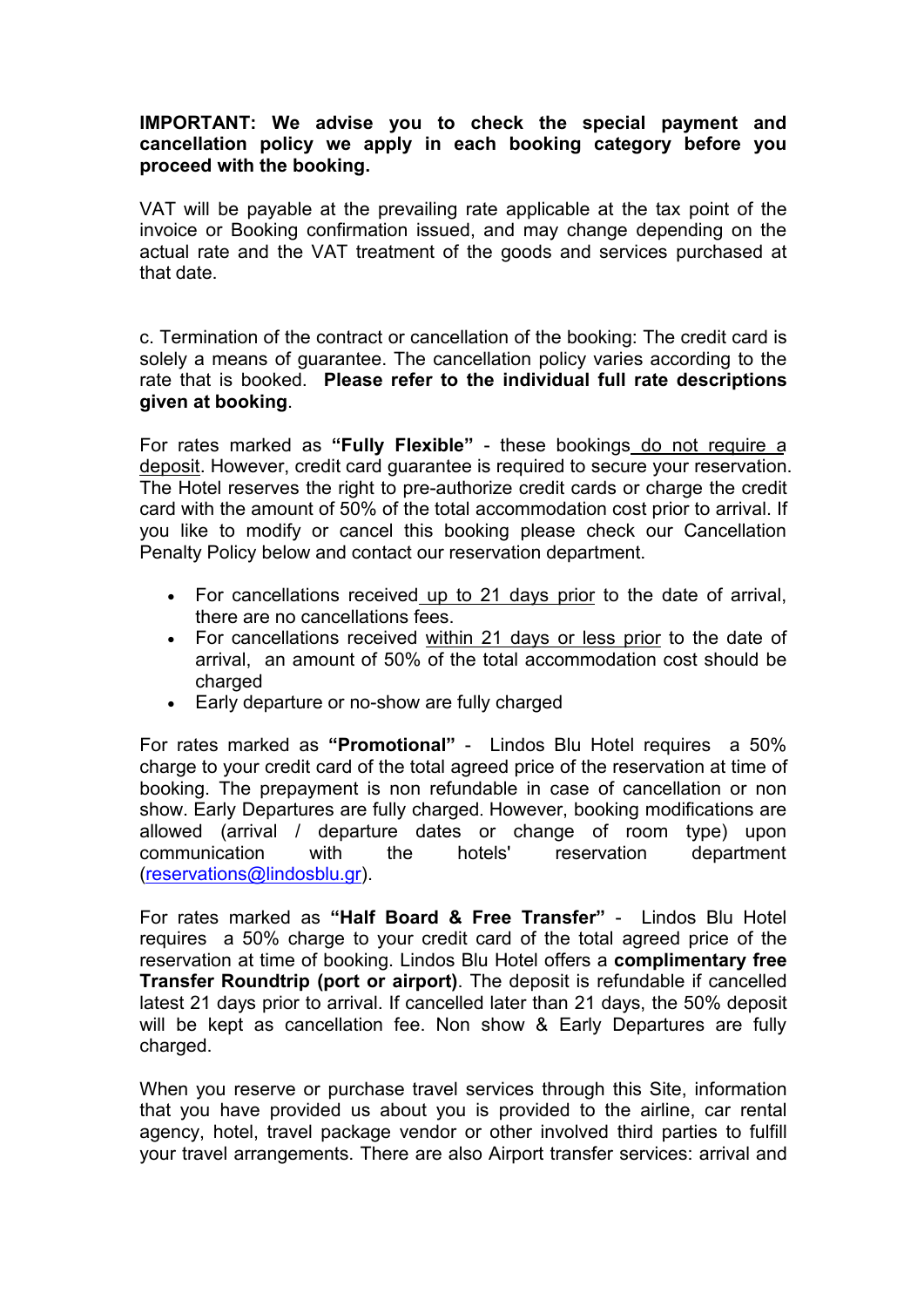return transfer from/to the airport are provided at an extra cost for standard rates.

When You browse, reserve or purchase travel services through our site, such information may be provided to the applicable vendors or other involved third parties to fulfill your travel arrangements.

If your booking type is: a) FF (Fully Flexible), or b) HB (Half Board), you are able to cancel your booking either through our website, or by e-mail at: reservations@lindosblu.gr

To cancel your booking please visit the following page https://lindosblu.reserve-online.net/?lang=EN and click on the button "change/cancel Reservation". Then you fill in your booking confirmation number and your email address in order to amend or cancel your booking. Alternatively, you may send us an email with your request at [reservations@lindosblu.gr](mailto:reservations@lindosblu.gr) and will cancel or amend the booking for you. The cancellation request must be sent by e-mail to Lindos Blu Hotel within the dates mentioned above. In case of any dispute about the date that the company received your cancellation, it is your responsibility to prove that the cancellation form was received by the company within the above mentioned dates. You cannot withdraw from the agreement after the service is provided.

### **Payment methods**

The payment methods may vary according to the type of booking. The usual methods of payment are:

Payment by debit or credit card

Payment in a bank account (upon special agreement with our hotel)

Payment no later than check-out.

#### **Changes or Cancellation by Lindos Blu Hotel**

Very occasionally we may need to cancel your Booking. In such circumstances you will be given a full refund but we shall have no further liability to you arising out of such cancellation. We will, however, use reasonable endeavours to try and re-locate any confirmed Booking cancelled by us to an alternative hotel location, higher or same class with Lindos Blu Hotel, within the same city, with the same or better services and amenities with the agreed.

Your booking is for a class of room in the Hotel and does not guarantee that you will be able to stay in a specific room or in the same room for the duration of your stay. If you have indicated a preference for a particular room through a "choose your own room" facility on the Website, we will use our reasonable efforts to honour this preference. However, we may need to allocate an alternative room to you for operational or safety reasons. If we need to move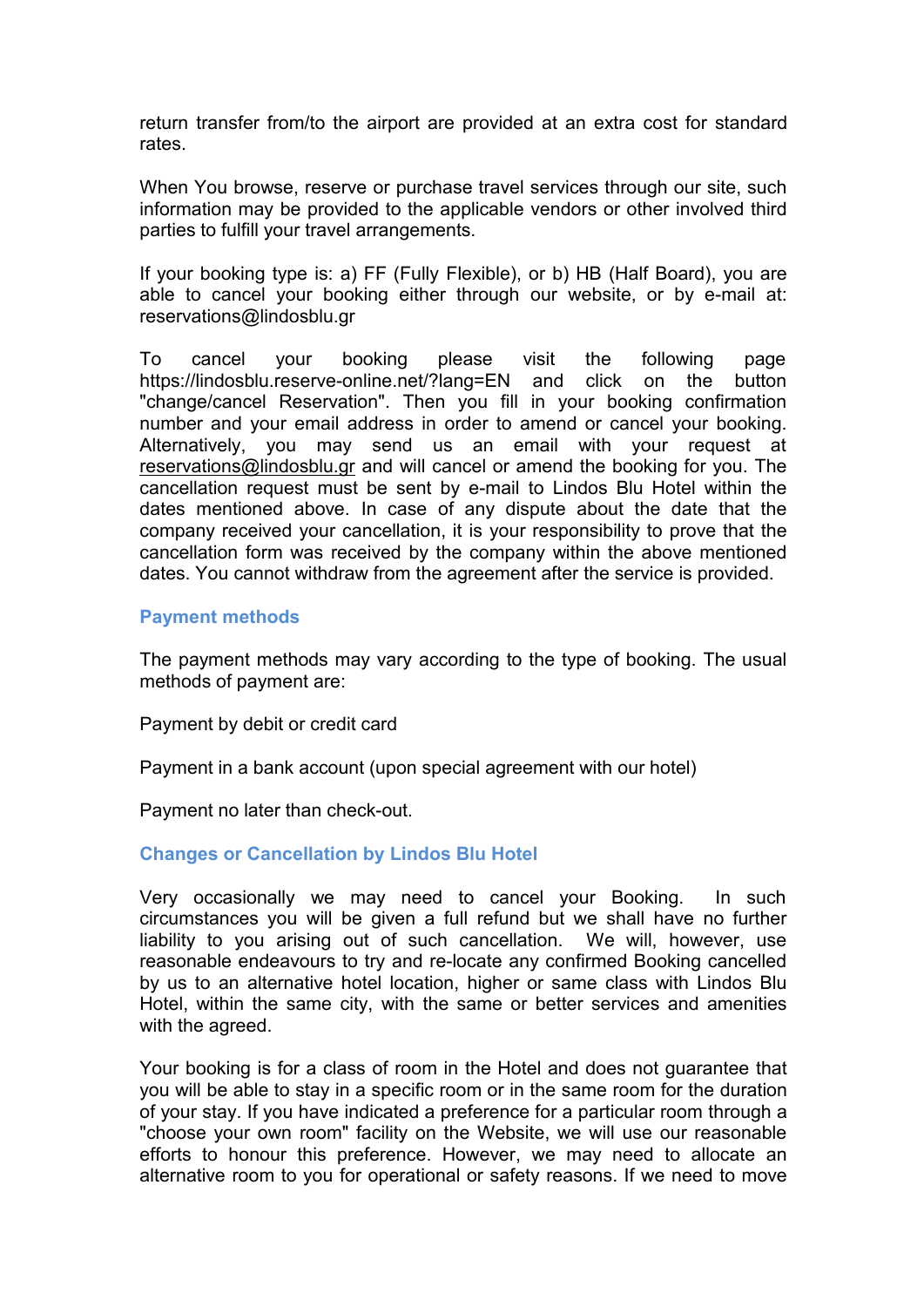you to a different room during your booking for which a lower rate is available than the rate you booked at, we will refund you the difference in the rates.

# **Check-in/ Check-out Requirements**

In the interests of security (legal obligation) and to prevent fraud, at the time of check-in, guests may be required to confirm their identity by providing their booking reference; their passport/identity and a valid credit or debit card which will be swiped in the presence of the card holder. These records will be kept for at least 12 months and may be disclosed or made available for inspection by any police officer or as otherwise required by applicable law in connection with the prevention or investigation of crime. The information above may be requested for each member of your party over the age of 18 and we reserve the right to refuse entry to persons who cannot provide the information set out above.

Unless otherwise stated on the booking confirmation, our guests may check-in at any time from 2.00 p.m. on the scheduled day of arrival. All rooms that have been secured by credit/debit card or prepaid at the time of booking will he held until 11:59 pm on the scheduled day of arrival unless otherwise agreed directly with the Hotel.

On the day of departure we kindly ask all guests to vacate their rooms by 12.00 noon (unless a later departure is stated as part of your Booking). Late check-out after this time can be requested subject to availability and will be charged at an hourly rate at the discretion of the Hotel.

# **ADR - ODR**

For any alternative dispute resolution, you may address to any greek alternative dispute authorities such as General Secretariat of Consumers of the Ministry of Development and Competitiveness (Kannigos Sq., Athens, www.efpolis.gr, tel.:1520, fax:2103843549), Ombudsman of the Consumer (www.synigoroskatanaloti.gr, Alexandras Av. 144, 114 71, Athens, tel.:2106460734, fax:2106460414.), and the Online Dispute Resolution platform of the European Commission: https://ec.europa.eu/consumers/odr.

### **Damage**

We reserve the right and you hereby authorise us to charge your credit or debit card for any damage incurred to your room or the Hotel during your stay (including without limitation specialist cleaning) or for any items that are missing when you leave.

### **Accessibility**

Dependent on your individual needs a selection of specifically designed rooms is provided at each of our hotels.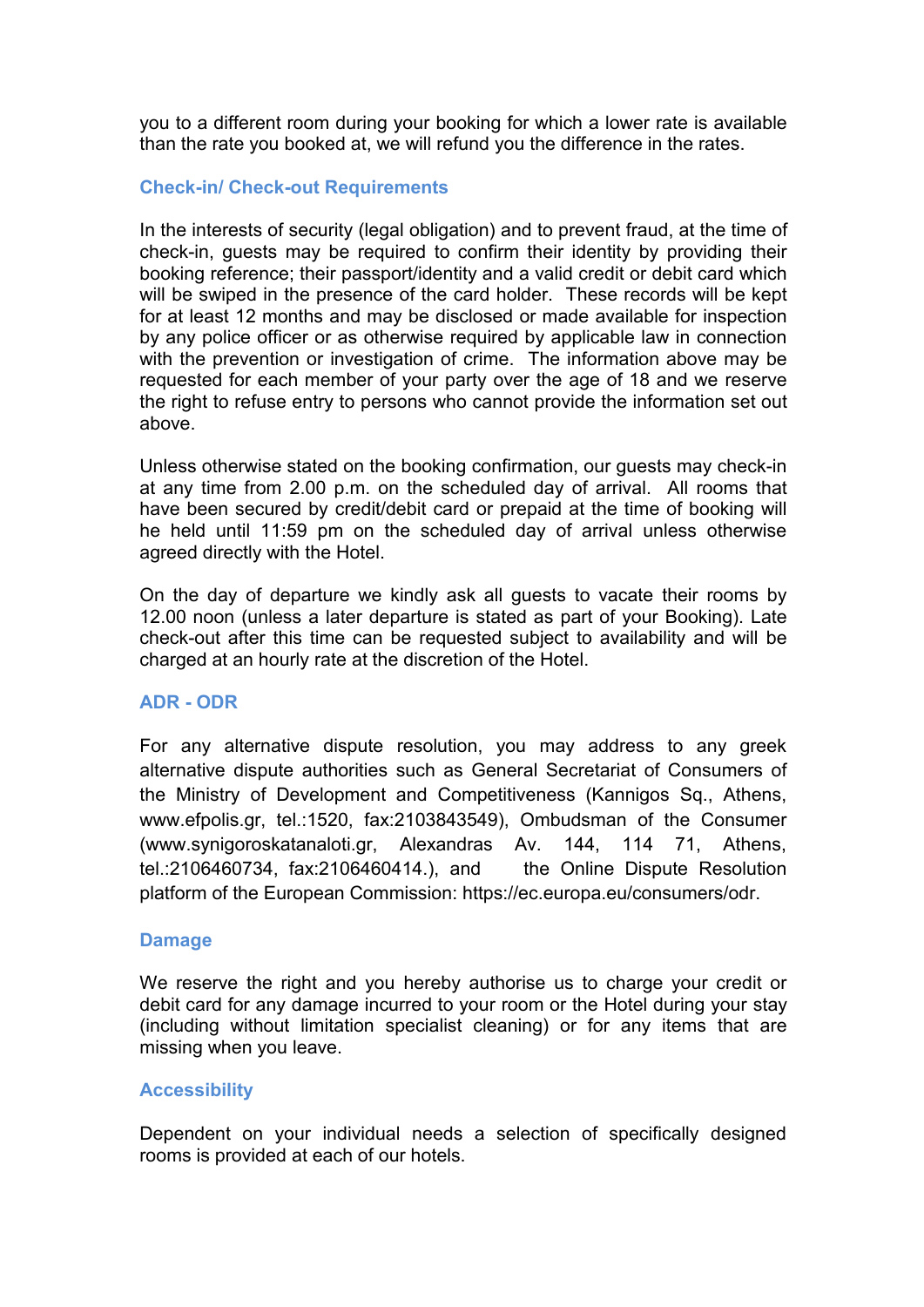Please contact our Call Centre on +30 22440 32110 to discuss specific individual requirements and the availability of appropriate accommodation, and we will do our best to accommodate your needs.

#### **Leisure**

Charges may apply for use of some facilities, i.e. restaurants, hairdressing, extra services etc. Please enquire at the Hotel for further details.

This hotel offer adults-only services.<br>At certain times, facilities may become unavailable due to maintenance, adverse weather conditions or other reasons beyond our control. We will attempt to keep all Hotel guests informed of these circumstances however this may not always be possible. If any facility is a significant reason for your choice of Hotel, we would advise you to check directly with the Hotel in advance of arrival.

### **Parking**

Where a Hotel has its own car park, there may be limited spaces available and space may not be available for the duration of your stay. Terms and conditions may also apply to car park use. Please contact the Hotel directly for more information. Cars and their contents are left at the owner's/customer's own risk. We do not accept responsibility for loss or damage (save as may not be excluded or restricted by applicable law).

#### **Hotel Events**

Please be aware that at certain times throughout the year some of our hotels may host weddings, events and parties, which you may feel would be an intrusion on your break. Please contact the Hotel directly in advance of your stay for further information.

#### **No Smoking**

Guests are not permitted to smoke in rooms or in public areas, except in specific smoking areas and in specific outdoor tables.

#### **Pets**

Νo pets are allowed at Lindos Blu Hotel.

### **Personal Information**

All personal information stored and used by us is done so in accordance with our Privacy Notice and Cookie Policy, which are available on request or on <https://lindosblu.gr/cookie-policy.pdf>, <https://lindosblu.gr/privacy-notice.pdf>

#### **Guest Behaviour**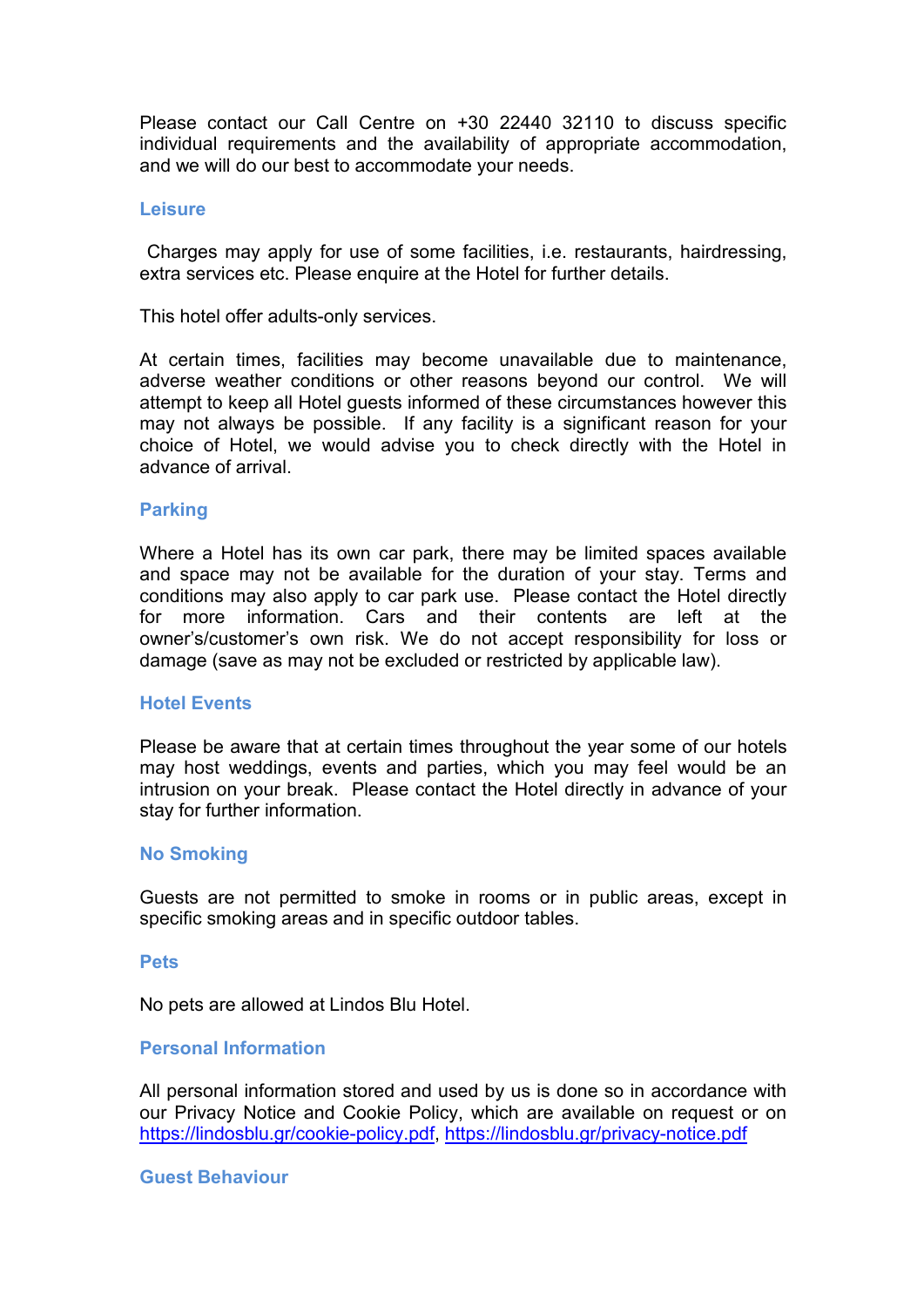Guests are requested to conduct themselves appropriately at all times and to comply with Lindos Blu Hotel procedures and/or requests with regard to conduct and respect for the property of the Hotel, its employees and guests and their health and safety. Guests are requested not to disrupt the comfort and enjoyment of other guests, the smooth running of the Hotel, or cause offence to other guests or our members of staff.

According to art. 8 of Law 1652/1986, the Company may deny the services to the guests at any time of their stay in the Hotel, in case the guest is:

a. Reasonably sick in a state that he might be danger to the health of the other guests,

- b. Is drunk
- c. Breaches the law (including Law 1652/1986)
- d. Or in any case breaches the good morals

We reserve the right to refuse accommodation or services or remove you and members of your party from the Hotel if, in our reasonable opinion, we consider these provisions to have been breached. Where this is the case shall have no obligation to refund you for lost accommodation, other services or any other loss or expense incurred.

### **Force Majeure**

Lindos Blu Hotel accept no liability and will not pay any compensation where the performance of its obligations is prevented or affected directly or indirectly by or as a result of force majeure or any circumstances beyond its reasonable control including, but not limited to, flood, earthquake, extreme adverse weather conditions, natural disasters, and other acts, such as acts of terrorism, fire or failure of electric power, gas, water, or other utility service, plant machinery, computers, vehicles or any collapse of building structures.

## **Links to other websites**

This Site contains links to other websites that may collect personally identifiable information about you. Lindos Blu Hotel provide such links solely as a convenience to you and for informational purposes only. When you click on one of these links, you are entering another website for which this Site has no responsibility. We encourage you to read the privacy policies of all such sites, as their policies may be materially different from Lindos Blu Hotel Privacy Notice.

The inclusion of these links in no way indicates Lindos Blu Hotel endorsement, support or approval of the content, advertising, products, services, policies or other materials on or available from such web sites.

### **Website Accuracy**

The Site may contain technical inaccuracies or typographical errors or omissions. Lindos Blu Hotel is not responsible for typographical, pricing,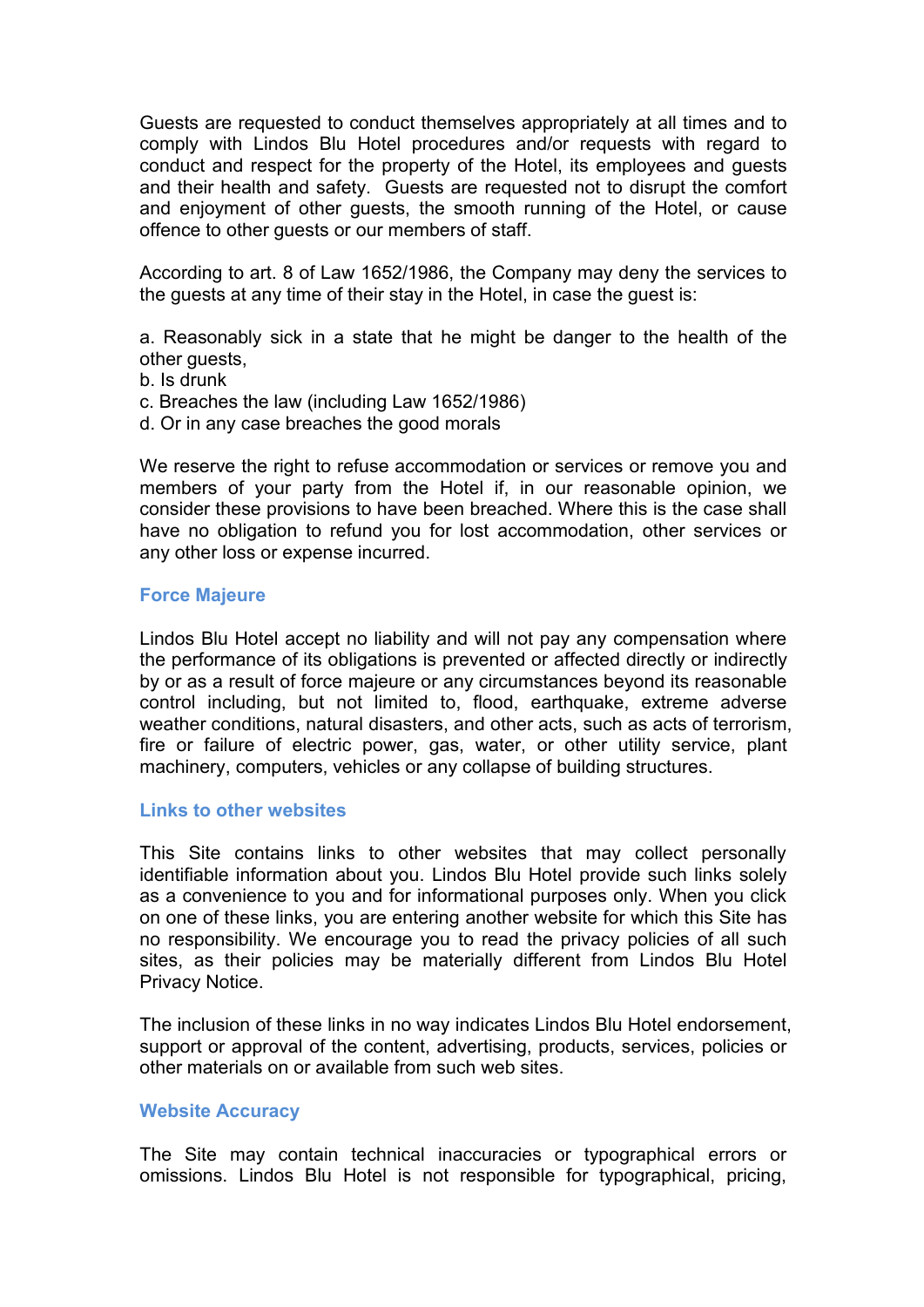product information, advertising or other errors. Advertised prices and available quantities are subject to change without notice. Lindos Blu Hotel reserves the right to make changes, corrections and improvements to the Site, and to the products and programs described in such information, at any time without notice.

## **Mis-Communications / Lost Transactions**

Lindos Blu Hotel and any other providers of products or services related to this Site are not responsible for communication malfunctions, failures, or difficulties, or lost, stolen, or misdirected, transmissions, messages or entries, or the security of any such communications. Further, Lindos Blu Hotel and any other providers of products or services related to this Site are not responsible for incorrect or inaccurate entry information, whether caused by User(s) or by any of the equipment or programming associated with the Site, or by any technical or human error that may occur in the processing of any information related to the Site. Lindos Blu Hotel and any other providers of products or services related to this Site may cancel or modify reservations where it appears that a User has engaged in fraudulent or inappropriate activity or under other circumstances where it appears that the reservations contain or resulted from a mistake or error.

You agree that neither Lindos Blu Hotel nor any other providers of products or services related to this Site are responsible for any damages that may arise as a result of any travel or hotel arrangements or other orders you request or make on this Site which are not processed or accepted for any reason.

# **Personal Information, Credit Card Information**

To the fullest extent permitted by law, you agree that neither Lindos Blu Hotel nor any other providers of products or services related to this site are responsible or liable in any way for injury, loss or damage to your computer, or interception or use of credit card information or other personally identifiable information, related to or resulting from use of the site or any sites linked or associated with this site.

We make no warranty or representation regarding confidentiality of any communication or information transmitted on this site or any web site linked to this site to the fullest extent permitted by law. To the fullest extent permitted by law, you agree that neither Lindos Blu Hotel, nor any other providers of products or services related to this site, are responsible for the confidentiality of any information, (including without limitation credit card information, personally identifiable information, email address, phone number, etc.), and neither Lindos Blu Hotel, nor any other providers of products or services related to this site, are responsible for any damages that may arise from disclosure of such information.

## **Use of Third Party Suppliers**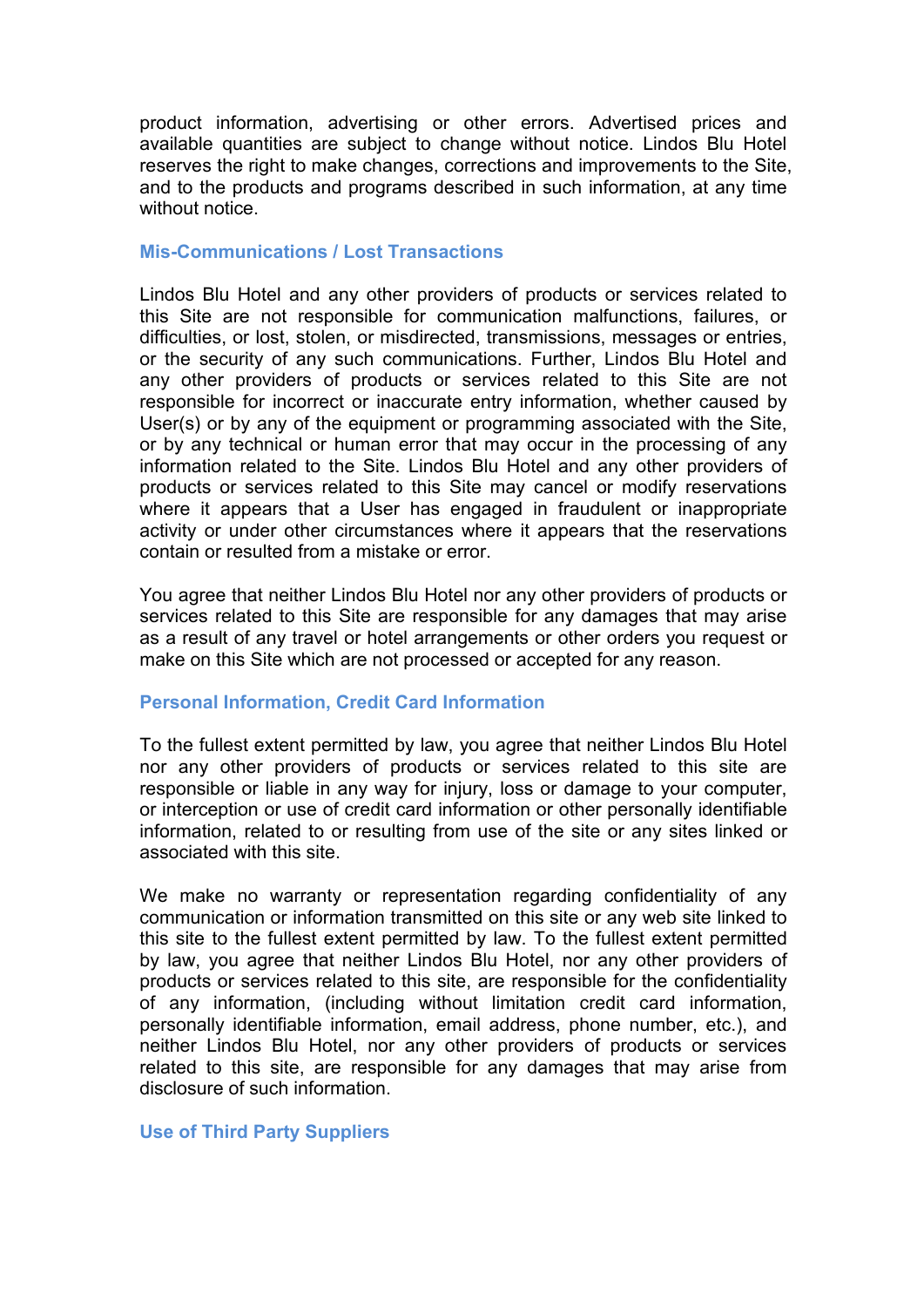In order to offer the services related to this Site, and fulfill reservations or orders users place on this Site, Lindos Blu Hotel may use third party suppliers. You acknowledge and agree that, the carriers, hotels and other suppliers providing travel or other services for our Company may be independent contractors, and not agents or employees of Lindos Blu Hotel. Your credit card statements for products or services purchased on this Site may refer to such third-party suppliers or their respective fulfillment vendors, rather than to us or the Property at which you may have booked a reservation.

You also agree to pay all amounts, duties, taxes, and related charges arising out of your use of this Site and of the services provided herein when due, including additional taxes and fees that may not be included in the quoted fare. You agree to comply with all rules regarding the availability of fares, products or services, including penalty fees arising from the failure of the User to comply with said rules. You understand that any violation of any supplier's conditions of purchase may result: in cancellation of Your reservation(s) or purchase(s); in your being denied access to any flight(s), hotel(s), automobile(s), activities, or service; in your forfeiting any amount of money paid for such reservation(s) or purchase(s); you also agree to allow Lindos Blu Hotel and each of its Properties, and other suppliers of other travel services to charge the credit card on file for the payment of penalties arising from the your failure to comply with such rules. Such payment will be collected without additional notice. You agree that you are completely responsible for all charges, fees, duties, taxes, and assessments arising out of your use of this Site.

You agree that Lindos Blu Hotel is not liable for the acts, errors, omissions, representations, warranties, breaches or negligence of any such third party suppliers or for any personal injuries, death, property damage, or other damages or expenses resulting from the use of such suppliers to the fullest extent permitted by law. To the fullest extent permitted by law, Lindos Blu Hotel has no liability and will not make refunds for any delay, cancellation, overbooking or other causes beyond our company's direct control, and Lindos Blu Hotel has no responsibility for any additional expenses resulting therefrom.

### **Additional Terms**

Additional terms and conditions may apply to reservations, purchases of goods and services and other uses of portions of this Site, and you herein agree to abide by such other terms and conditions.

#### **Severability**

These Terms shall be deemed severable. In the event that any provision is determined to be unenforceable or invalid, such provision shall nonetheless be enforced to the fullest extent permitted by law, and such determination shall not affect the validity and enforceability of any other remaining provisions.

#### **Modification**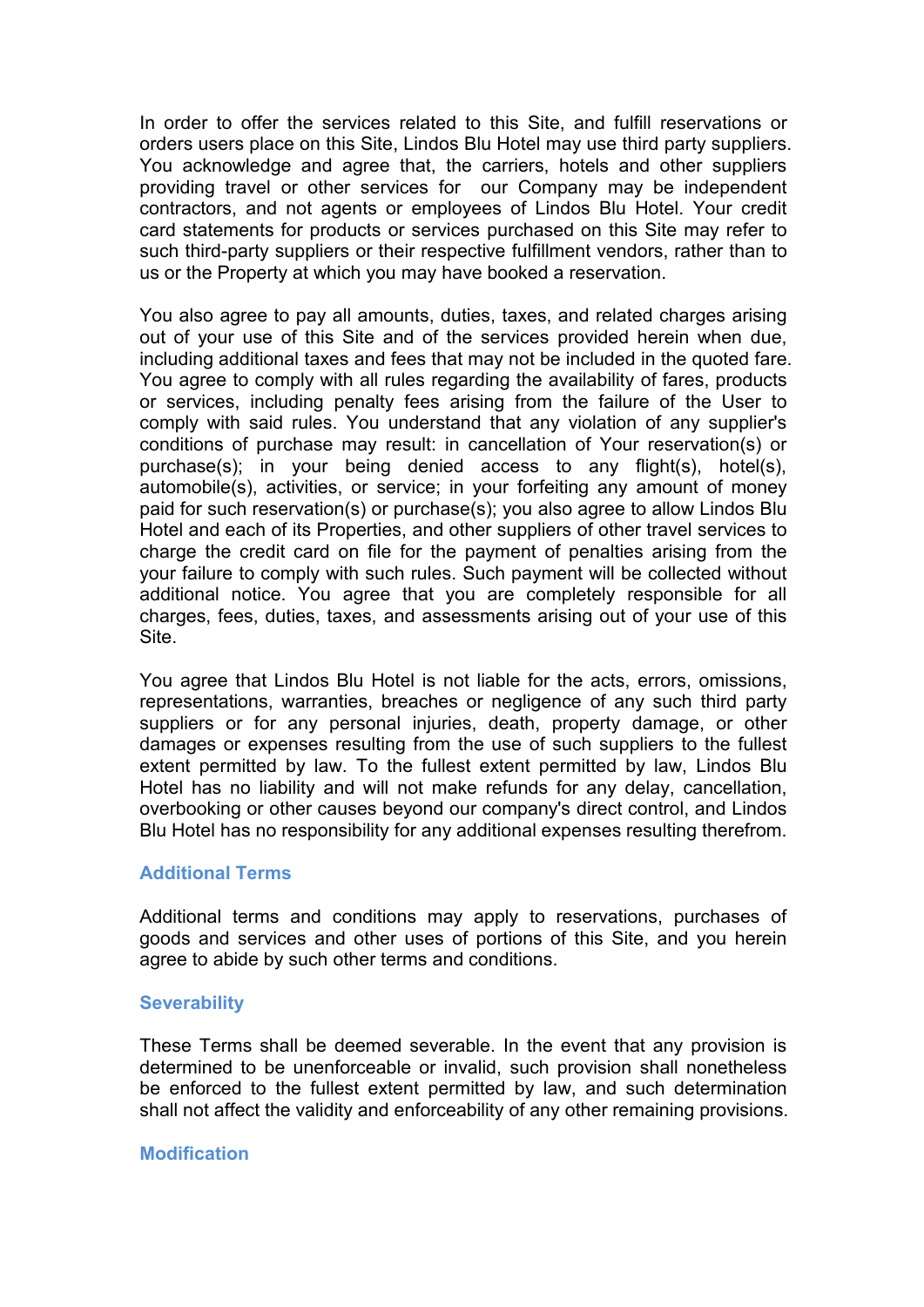Lindos Blu Hotel may at any time modify these Terms, and your continued use of this Site will be conditioned upon the terms and conditions in force at the time of your use. Accordingly, you agree to review these Terms periodically, and your continued access, use or posting on this Site shall be deemed your acceptance of the changed Terms.

### **Exclusion of warranty, disclaimer**

You agree that you use the site at your own risk. The site, and any related information, contents and materials are provided on an "as is" basis without warranties of any kind to the fullest extent permitted by law. Lindos Blu Hotel hereby disclaims to the fullest extent permitted by law, all warranties, either express or implied, including but not limited to: warranties of title or implied warranties of merchantability; fitness for a particular purpose; noninfringement; and those arising by law or from a course of dealing or usage of trade.

## **Limitation of liability**

Lindos Blu Hotel will not be liable for any indirect, consequential or pure economic loss or any loss of profit, goodwill or opportunity (whether caused by the negligence of the Company, its employees, contractor or agents or otherwise). The Company's total liability shall not exceed the value of the charges received by it under the Contract.

Nothing contained in the Contract or in any other document referred to or incorporated in it shall be read or construed as excluding any liability for death or personal injury caused by the Company's negligence or liability for fraud or fraudulent misrepresentation.

In the event Lindos Blu Hotel is held liable for any damages related to this site, to the fullest extent permitted by law, your sole and exclusive remedy will be limited to reimbursement of the charges for services or products paid by you.

To the fullest extent permitted by law, you hereby waive any and all rights to bring any claim or action related to this site beyond one (1) year after the first occurrence of the kind of act, event, condition or omission upon which such claim or action is based.

### **Indemnification**

You agree to indemnify and hold Lindos Blu Hotel and its subsidiaries, affiliates, officers, directors, agents and employees harmless from any claim or demand, including reasonable attorney's fees, made by any third party due to or arising out of your breach of this agreement or the documents it incorporates by reference, or your violation of any law or the rights of a third party. Lindos Blu Hotel's failure to act with respect to a breach by you or others does not waive its right to act with respect to subsequent or similar breaches.